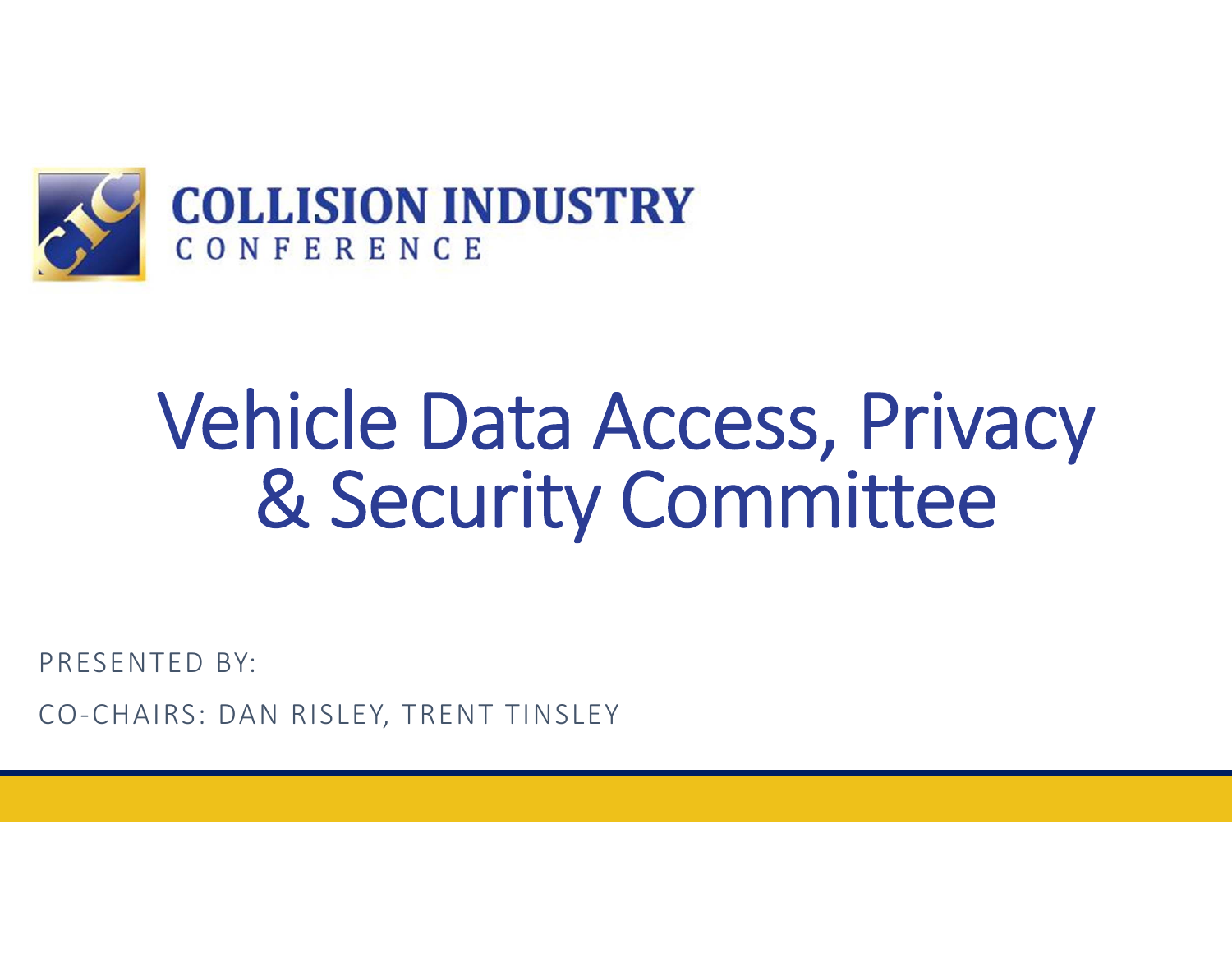#### **Committee Members**

- $\bullet$ Dan Risley, CCC – Co-Chair
- $\bullet$ Trent Tinsley, Entegral – Co‐Chair
- $\bullet$ Aaron Schulenburg, SCRS
- $\bullet$ Frank Terlep, Auto Techcelerators, LLC
- 0 Kelly Cooper, 1Collision
- $\bullet$ Odom Wu, Tractable
- $\bullet$ Rick Palmer, ComputerLogic, Inc.
- $\bullet$ David Willett, Spark Underwriters
- $\bullet$ Denise Koukal, LaMettry's



- 0 Jeremy Baines, Car‐Part.com
- Vic Halpin, Car-Part.com
- Paul Barry, CIECA
- $\bullet$ Phil Martinez, Mitchell International
- $\bullet$ Jack Rozint, Mitchell International
- John Webb, TenPoint Complete
- $\bullet$ John Vito, Hertz
- Pete Tagliapietra, Datatouch, LLC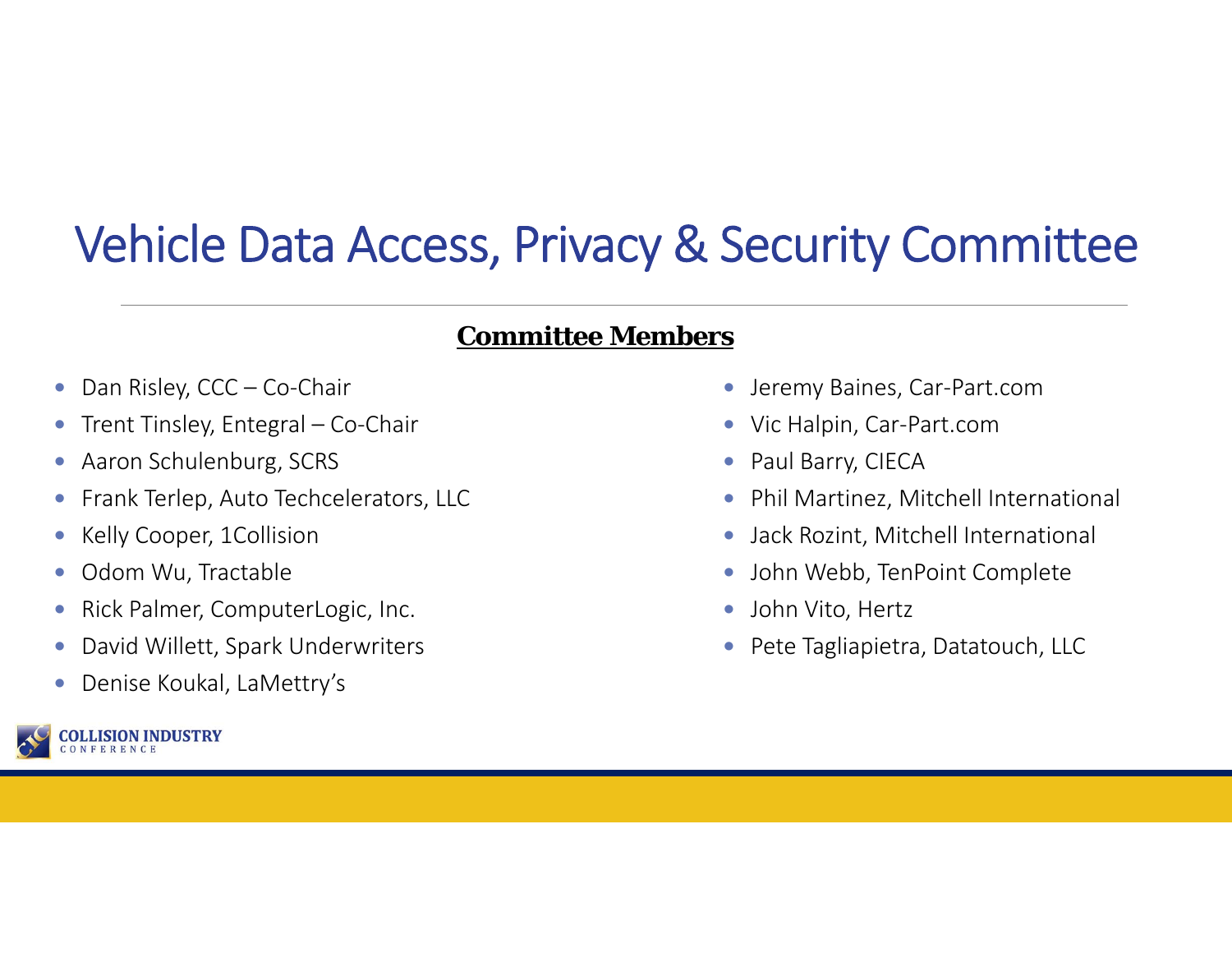# AGENDA

- $\bullet$ The VIN - Who is accessing and or using it?
- $\bullet$  Presentations:
	- •Jack Rozint, Mitchell International
	- $\bullet$ Pete Tagliapietra, Datatouch, LLC
- $\bullet$ Data Sharing: What does this mean to a repairer?

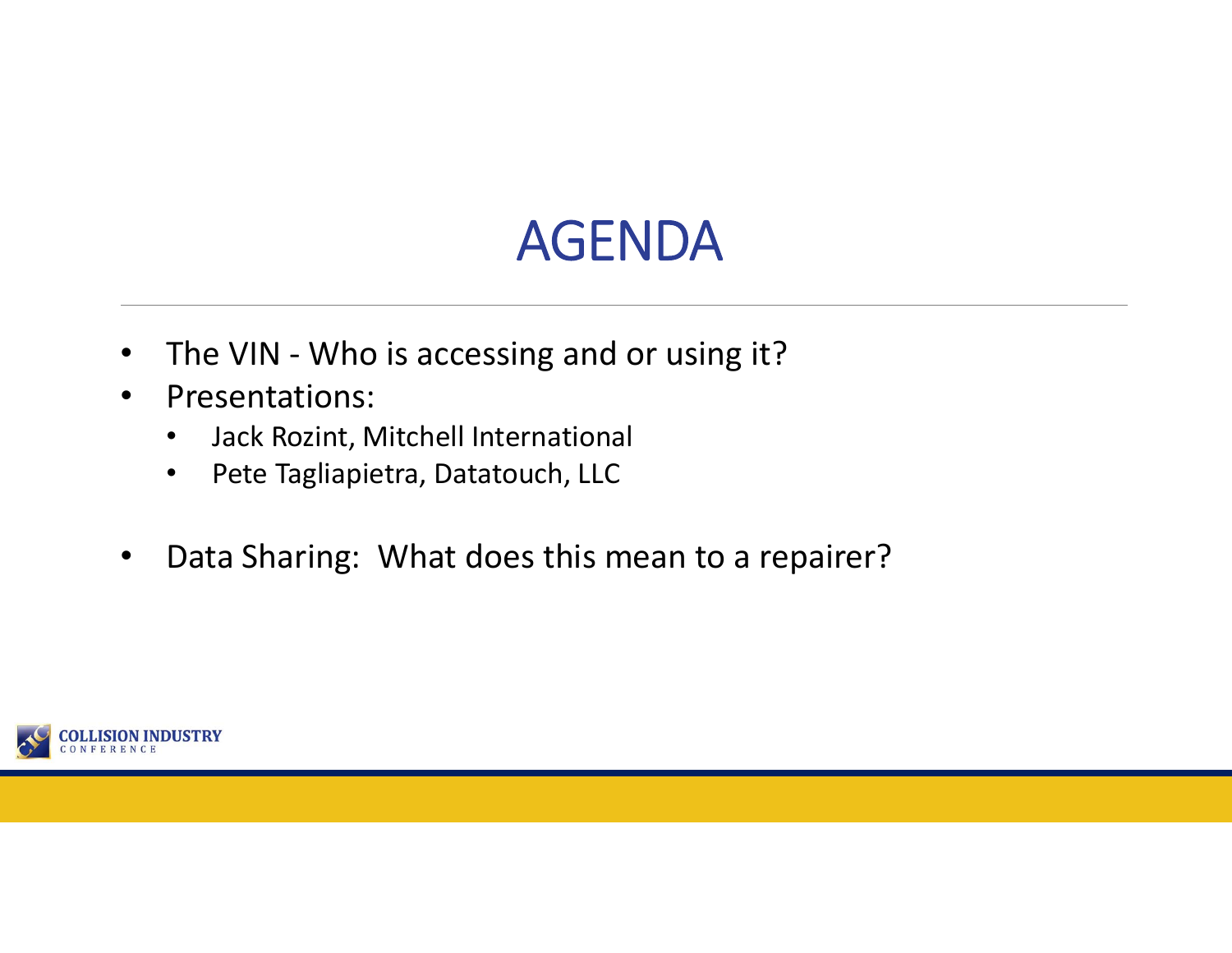# The VIN

### What is the DNA of the Vehicle Identification Number (VIN)?



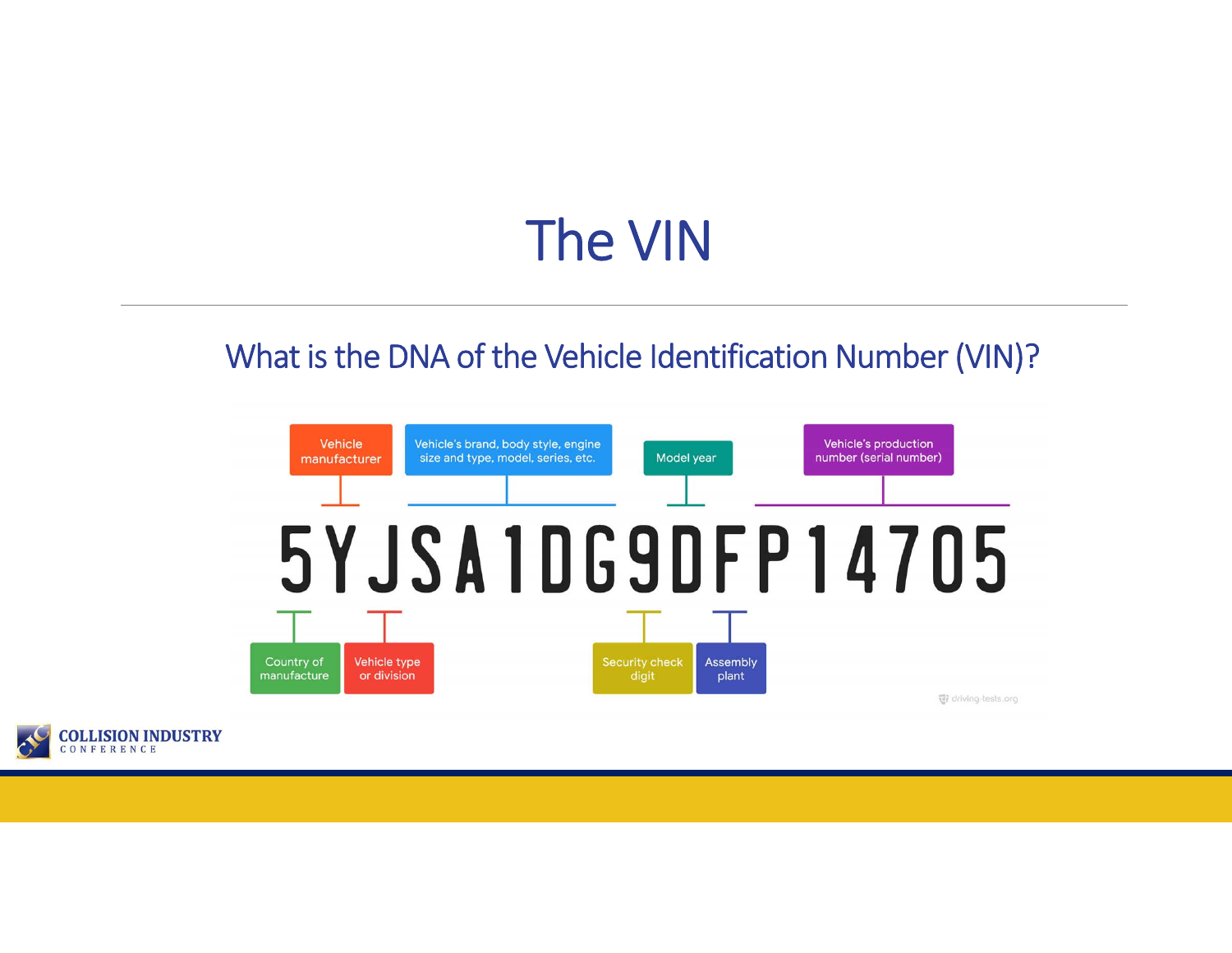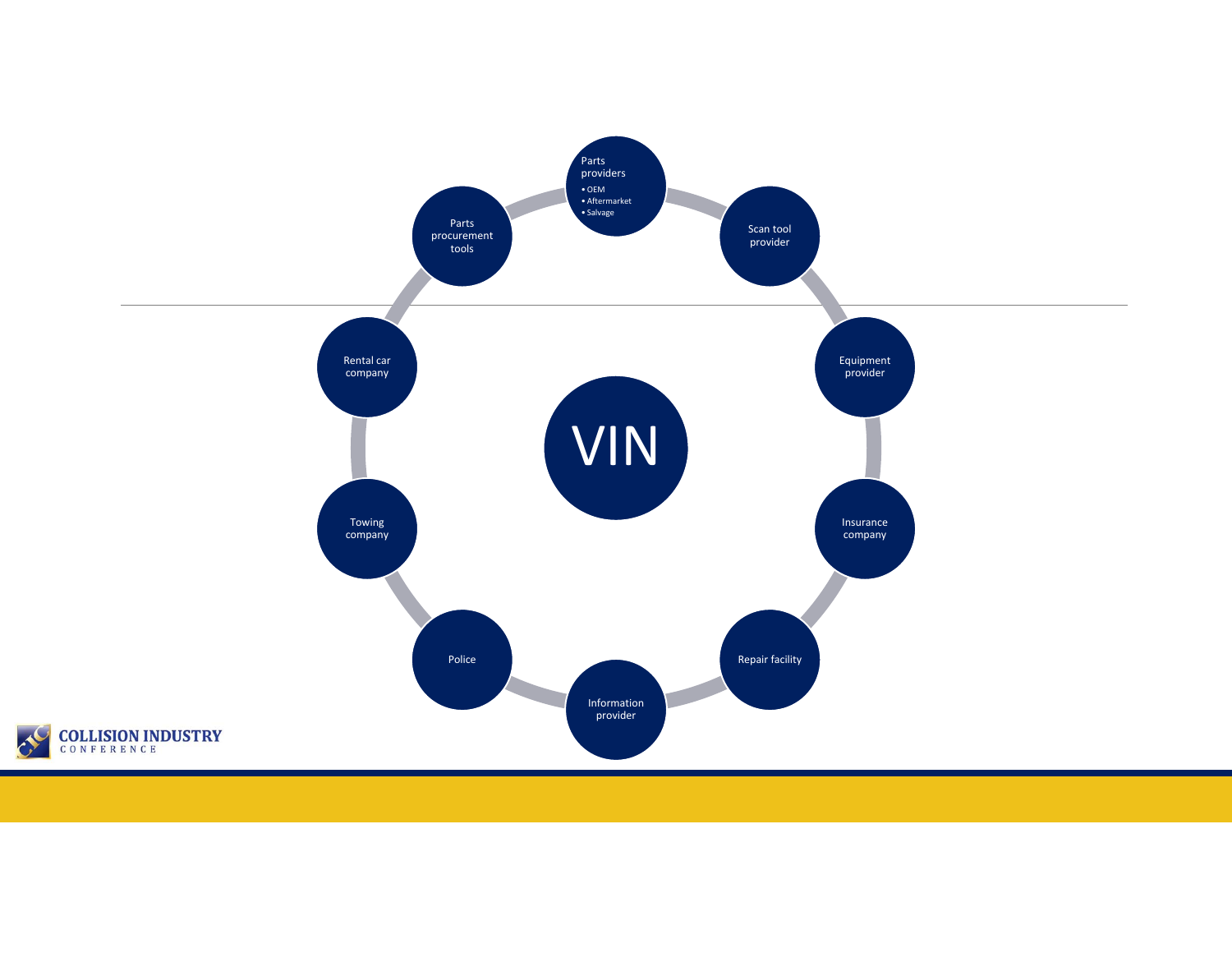#### VIN

- Parts providers
	- OEM
	- Aftermarket
		- Salvage
- Scan tool provider
- Equipment provider
- Insurance company
	- Repair facility
- Information provider
	- Police
	- Towing company
- Rental car company
- Parts procurement tools

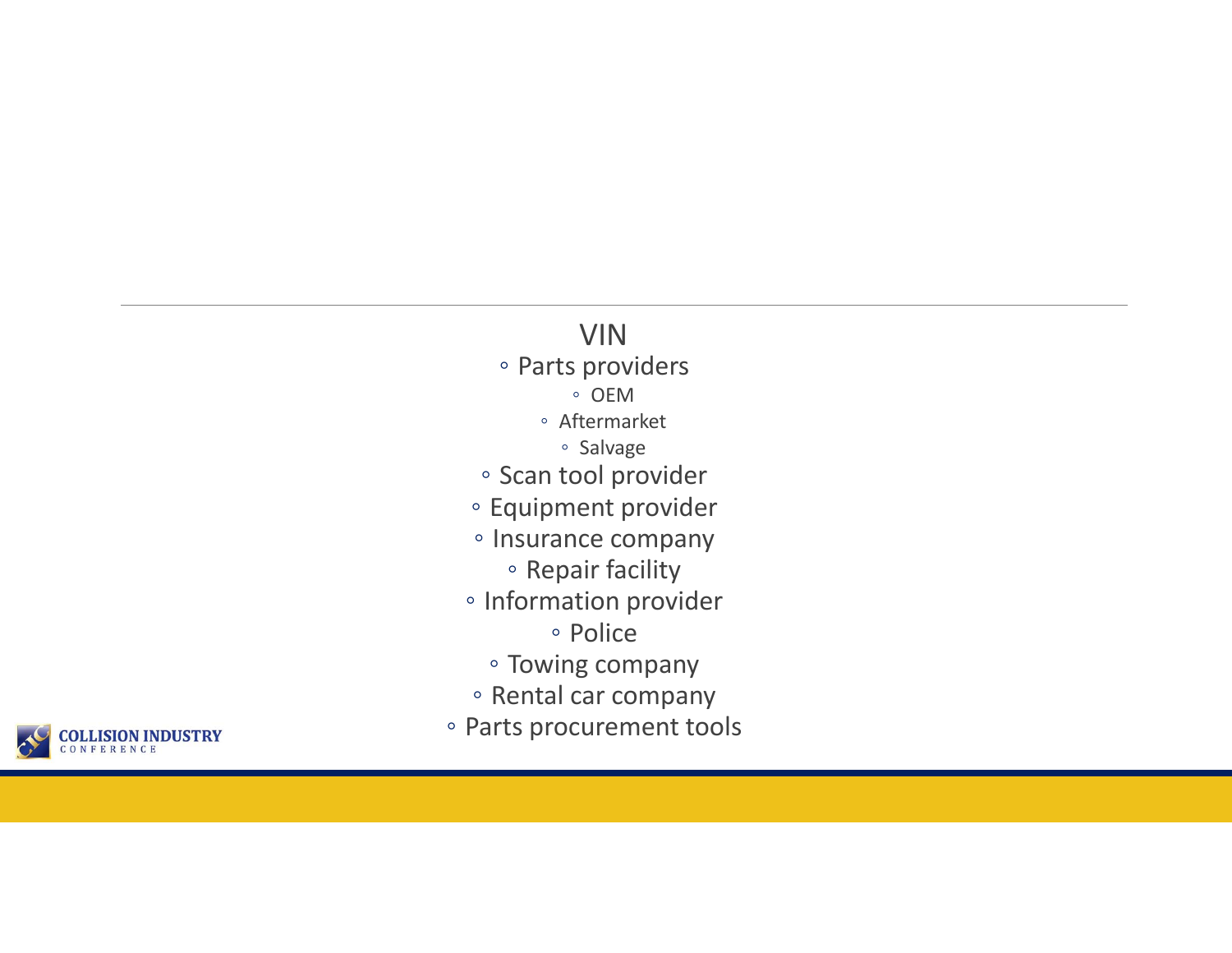# Why are they using the VIN?

- Process a claim
- •Parts quotes
- Order parts
- Provide a warranty
- Prepare an estimate

And there are many more use cases!

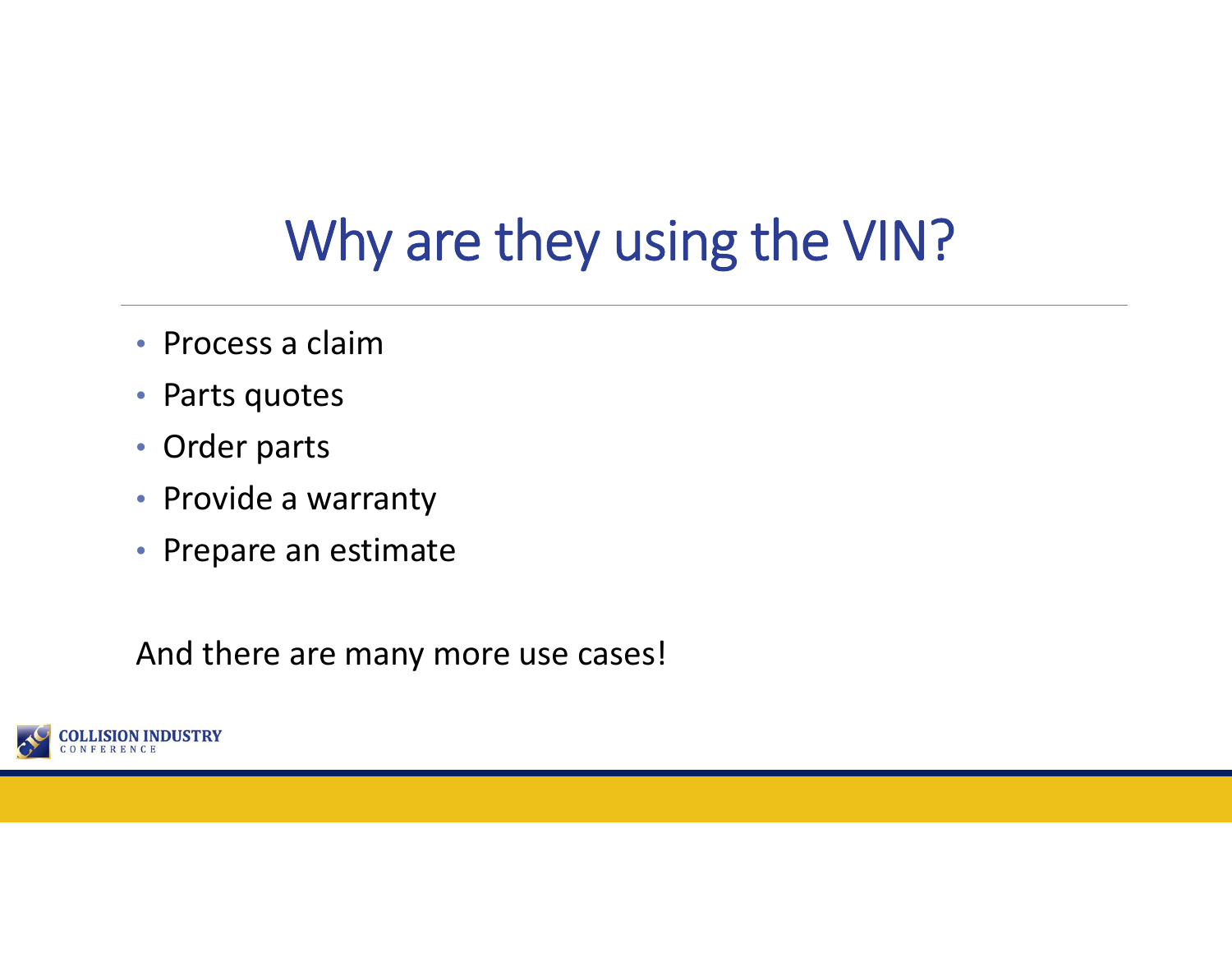# Mitchell, International

Mitchell Connect – Collaborative Workflow Platform

#### **Full VIN – Trusted Partner**

Mitchell Diagnostics – Bosch, Drew, Opus MyPriceLink - OEC

**Partial VIN** $(N/A)$ 

#### **Full VIN – Third Parties\*\***RepairCenter, Mitchell Cloud Repair – Toolstore Cloud Estimating ‐ EMS/BMS Export Mitchell Cloud Glass – glass orders

#### **No VIN**

Mitchell Cloud Estimating\* OEM Certification Reporting AutocheX CSIEstimate Advisor

\* Third Party Parts Procurement – OEC, PartsTrader,<br>\* In standard Estimating configuration (W/0 3<sup>R</sup> party integrations), no sharing of VIN occurs when writing an estimate except for pricing for OEMs that use MPL via OEC

\*\* All third‐party VIN sharing is in full control of the end‐user

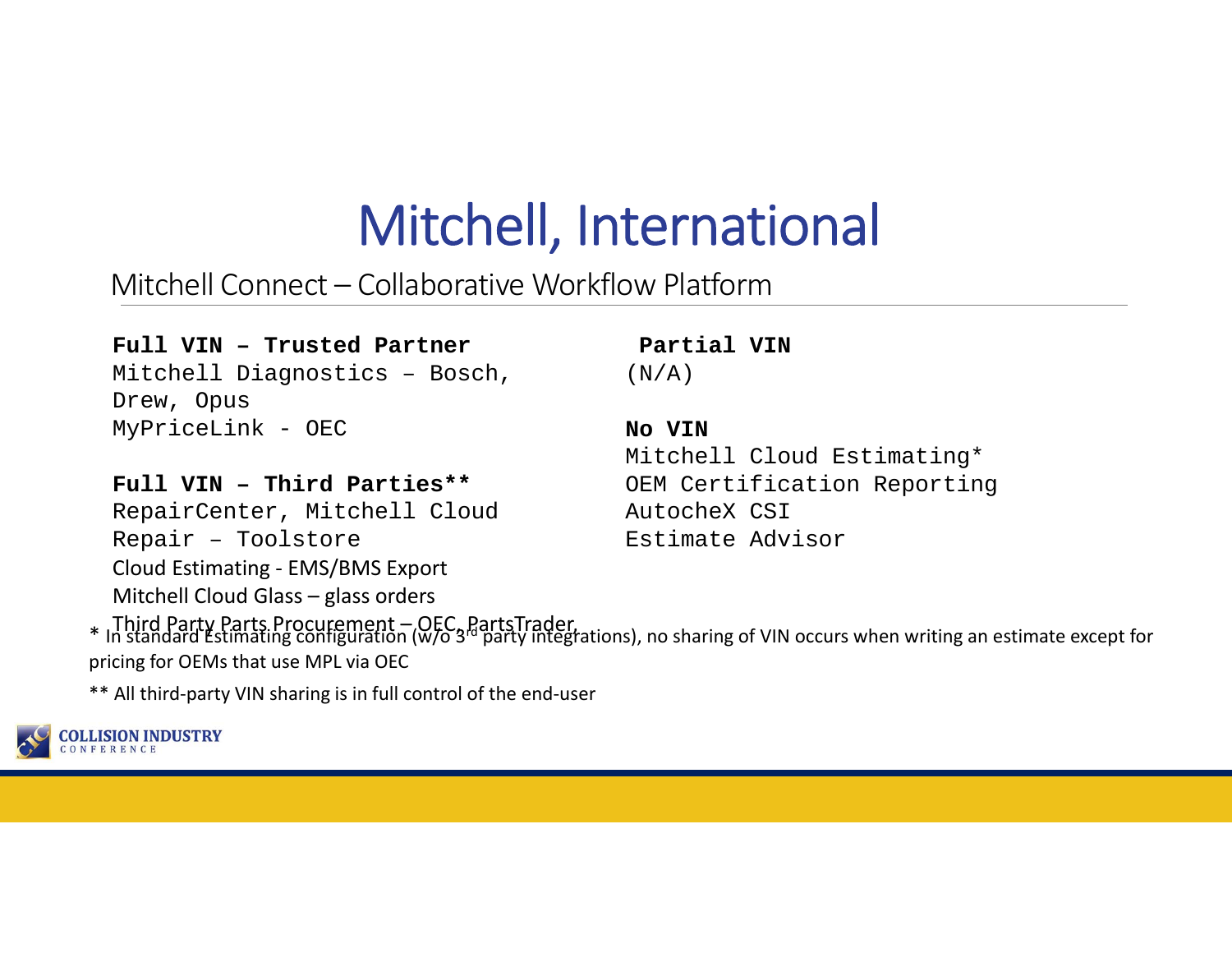# Pete Tagliapietra

### Who really needs the VIN?

#### **Full VIN**

PoliceFleet AdministratorsInsurance Companies OEM CRNVehicle Diagnostic Services Rental Car Company Fleet

#### **Partial VIN**

OEM Dealers - Parts (last eight) Towing Companies Salvage Companies Etc.

**No VIN** CSI ProvidersAlternative Parts Providers (Non-OEM) Recyclers All Others

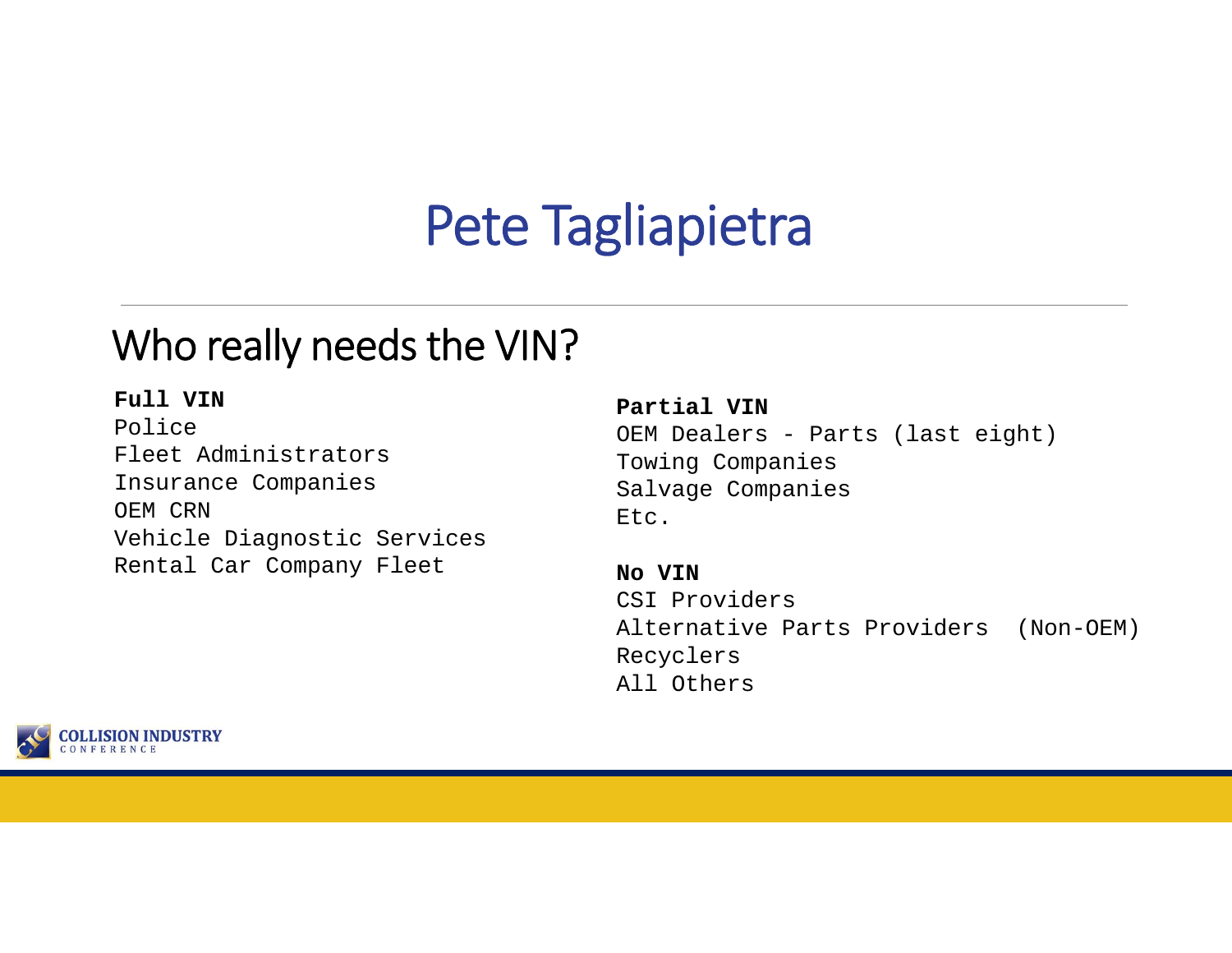Does the body feel more informed regarding the VIN and whats being used for by a shops trading partners

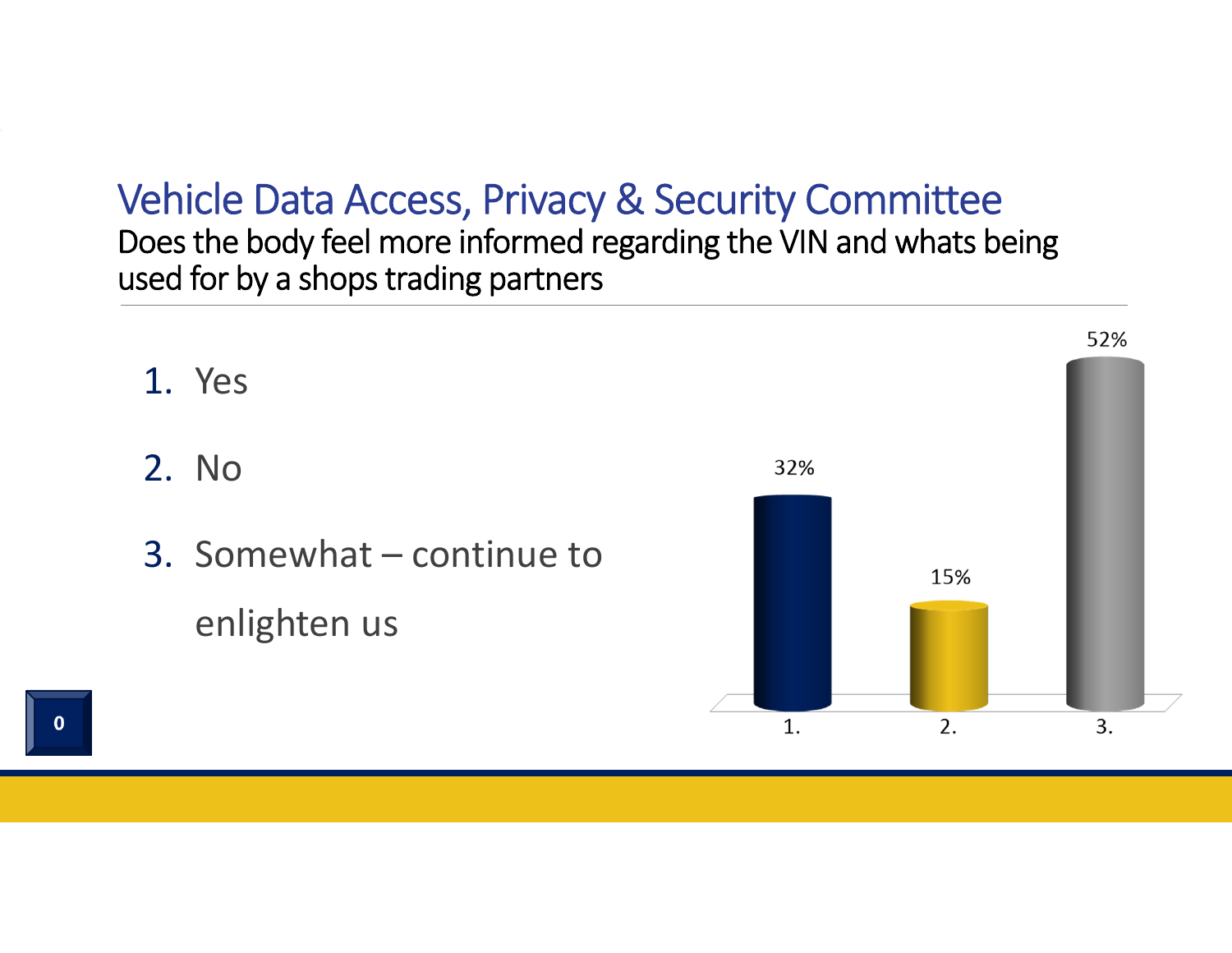### Collision Industry Data Protection and Sharing "Golden Rules"

- 1. Only use end‐users' data for the service(s) they intended for it to be used; never collect or use their data against them, or for business purposes other than those expressly intended and permitted.
- 2. Always provide the end‐user clarity, transparency, and continuing education on the data you collect, the business purposes for which it is being used.
- 3. Never misappropriate end users' data, or knowingly allow any third parties to covertly, dishonestly or unfairly access or take data generated by the end‐user, for their own use.
- 4. Give end‐users the choice to determine what data is and isn't shared, and the opportunity to opt‐out of data collection outside of the primary intended purpose.
- 5. Provide end‐users with a clearly published, straightforward process to inquire about data that has been acquired from their business and the immediate chain of custody that data has encountered.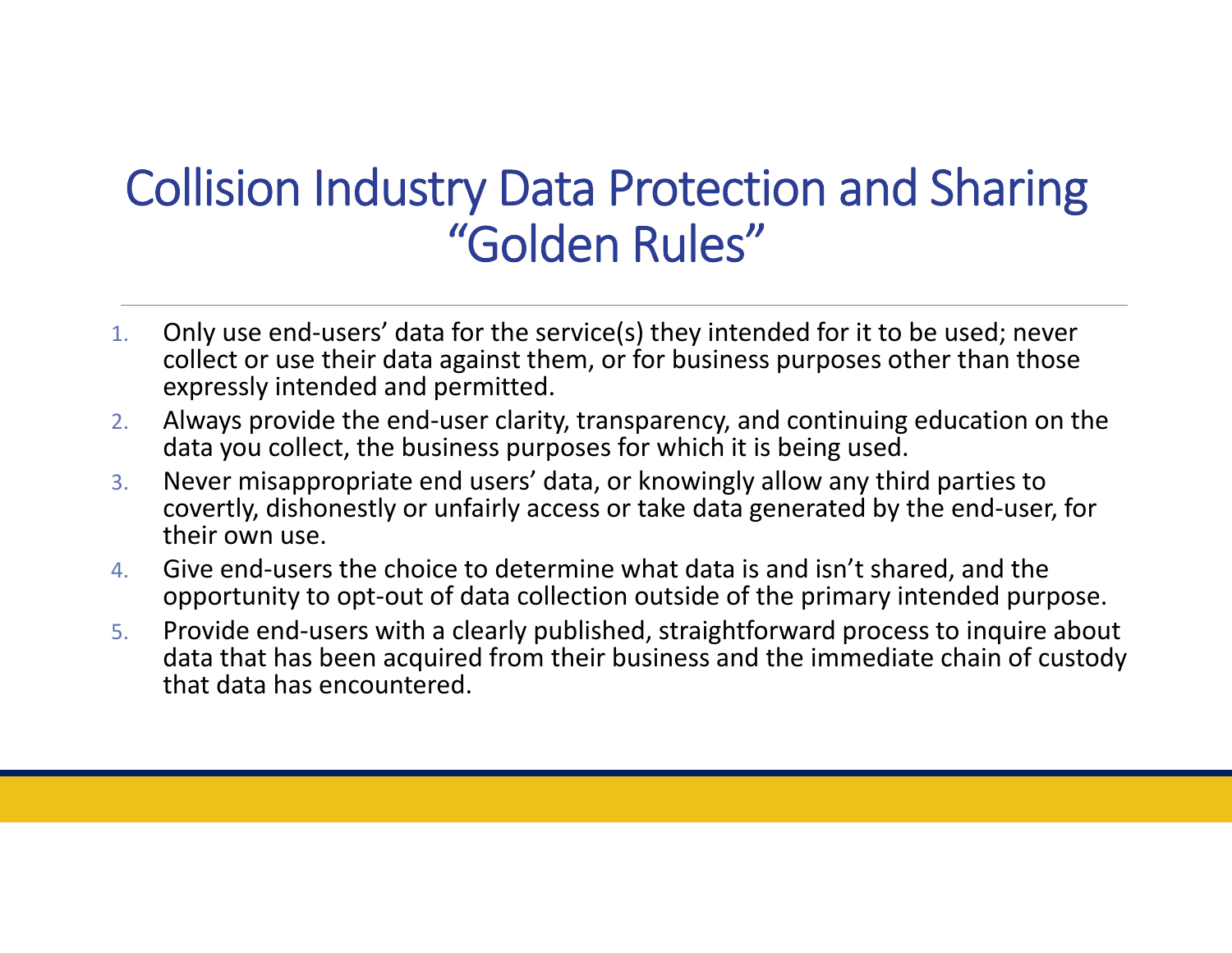# Data Sharing

- What is the definition of 'data sharing'?
- Does the definition vary by industry stakeholder?
- What does 'data sharing' mean to a repairer?
- Does 'data sharing' equate to data 'control' or "lack of control"?
- Does the 'data sharing' chain breakdown the further downstream?

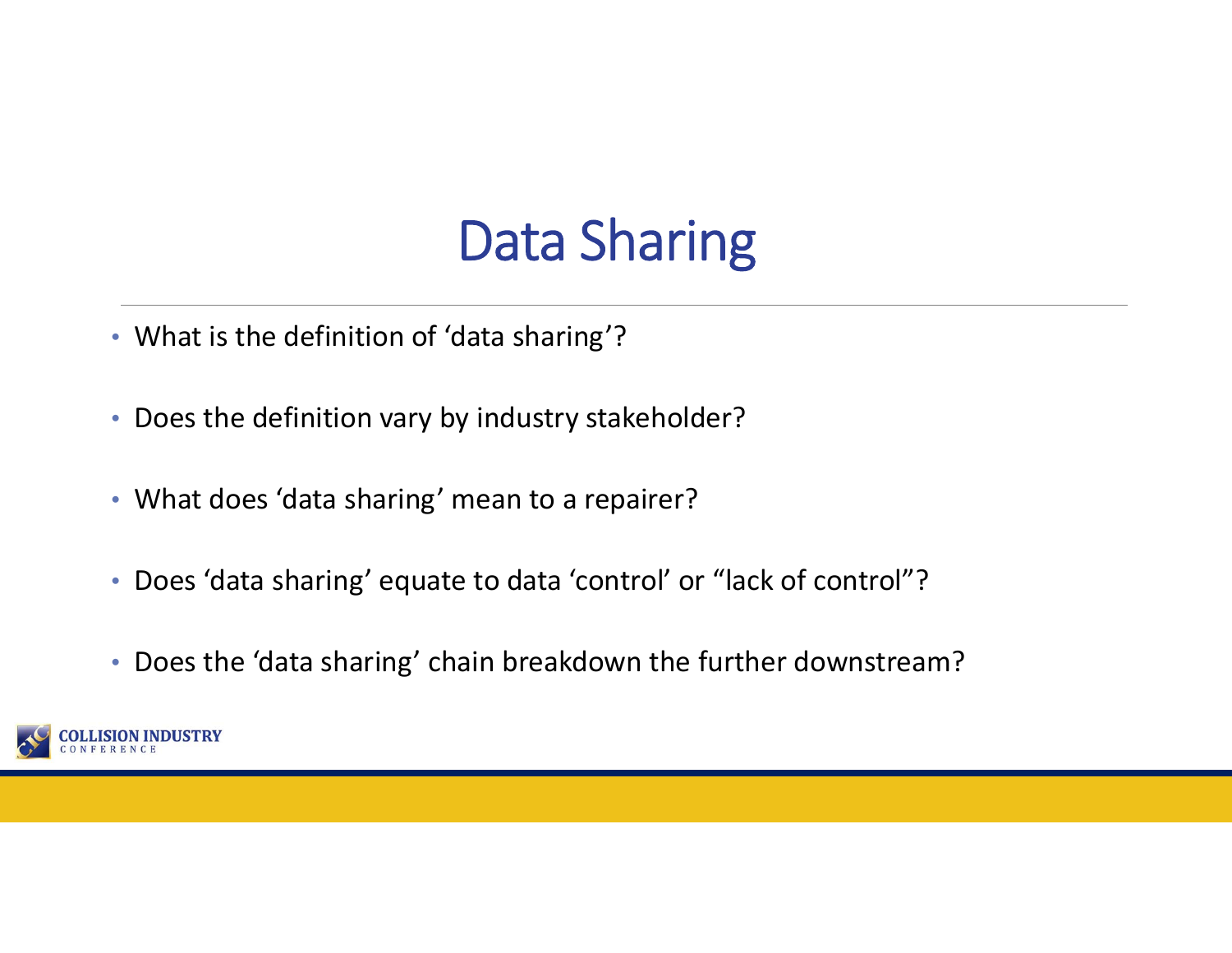Do you believe that the **Collision Industry Data Protection and Sharing "Golden Rules"** are being adhered to by your trading partners?

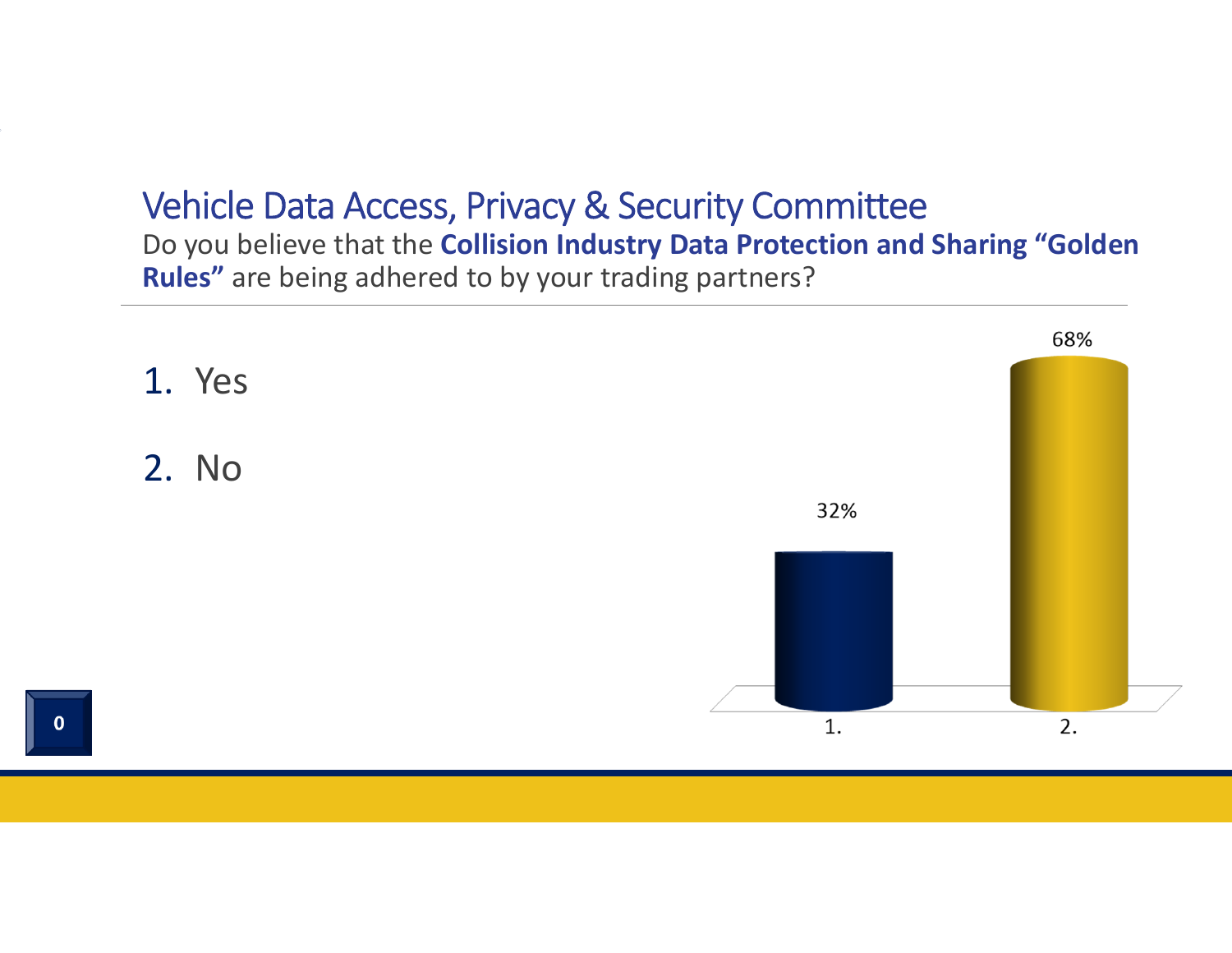REPAIRERS ONLY: Do you believe repairers are in control of their facility's data and how it is shared with trading partners?

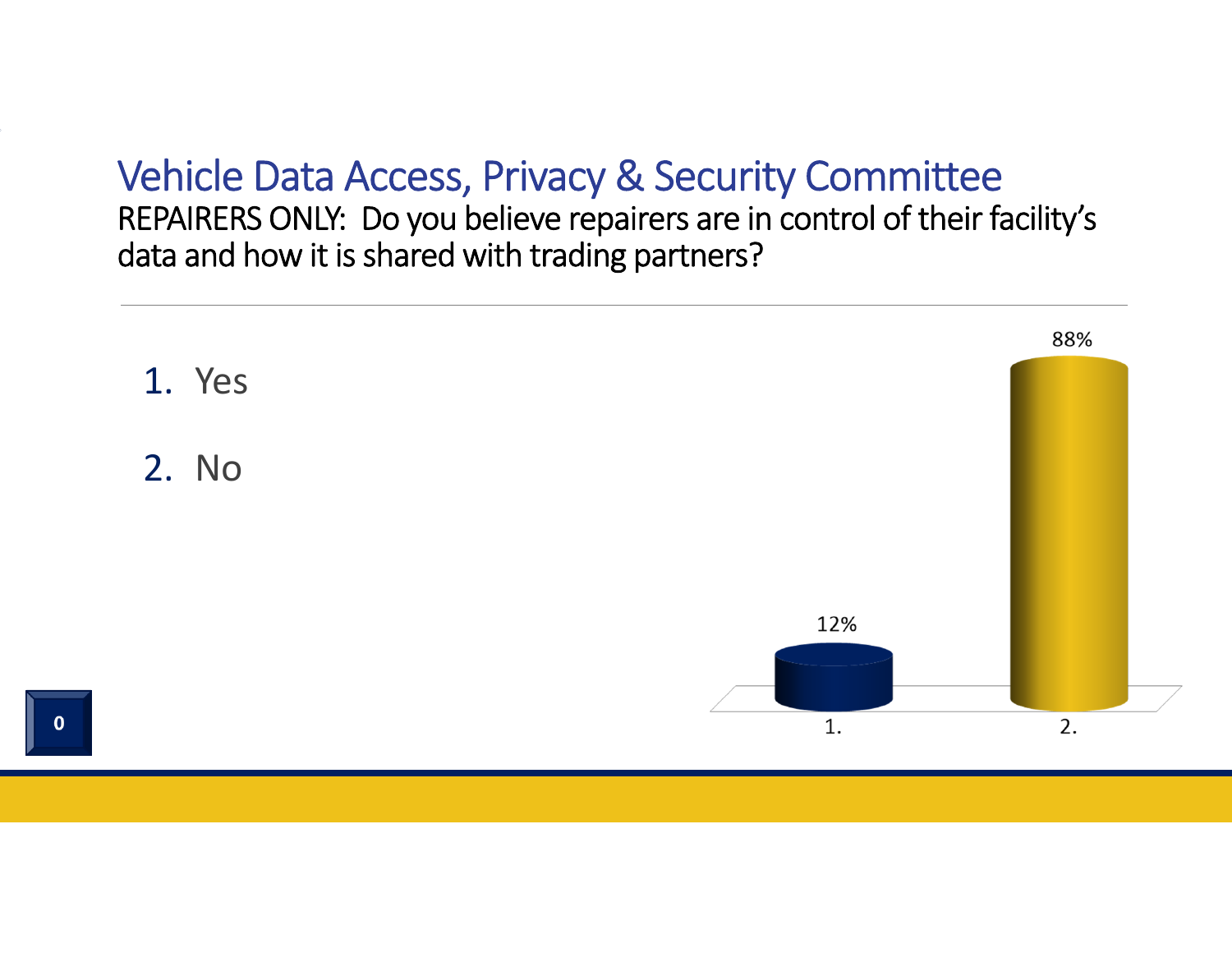Is the CIC body supportive of the committee's efforts in defining data sharing and exploring methods by which data can be more closely governed by repairers?

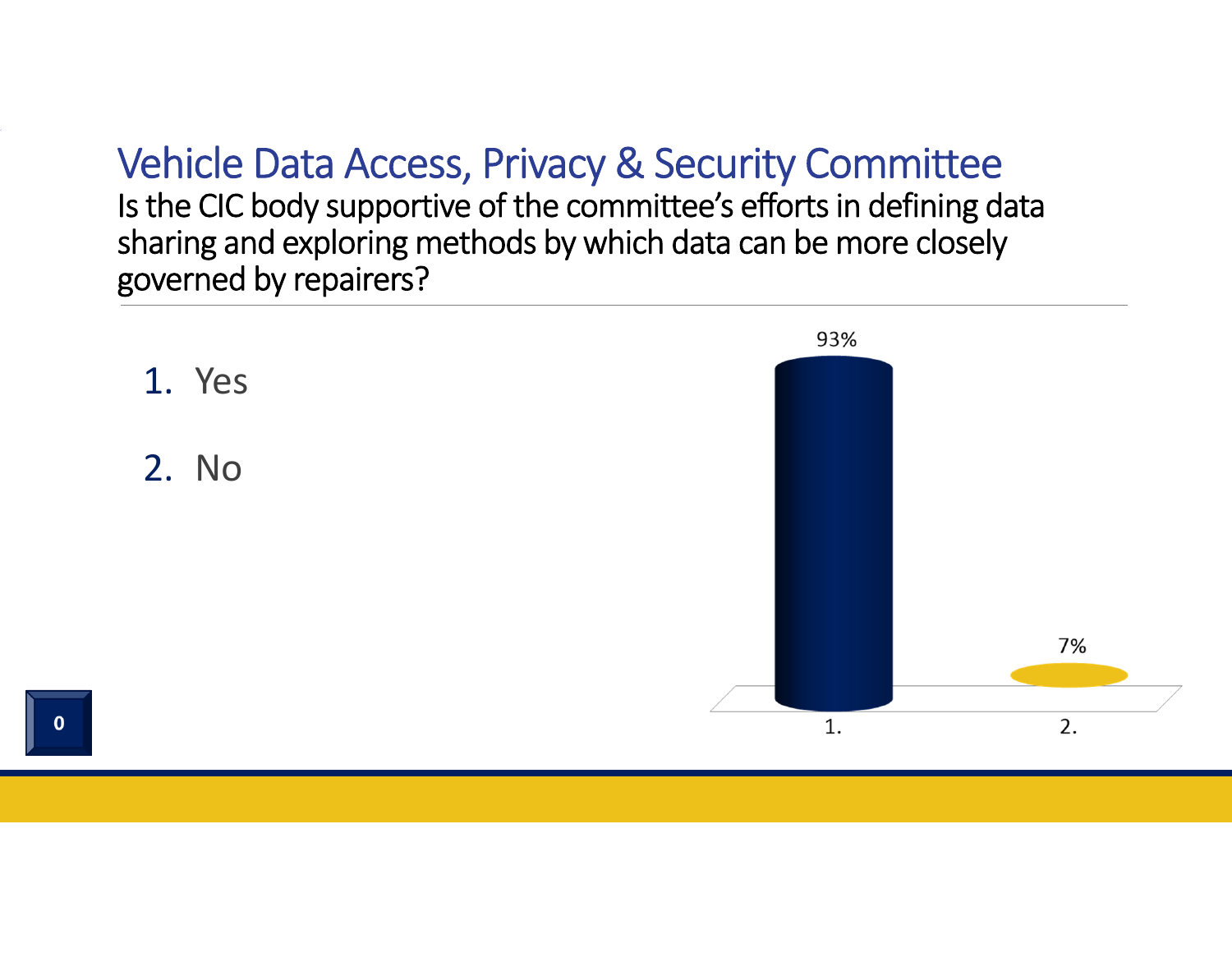Would the CIC body be interested in learning more about vehicle history reporting companies and potentially having them present/speak at an upcoming event?

![](_page_15_Figure_2.jpeg)

 $\overline{\mathbf{0}}$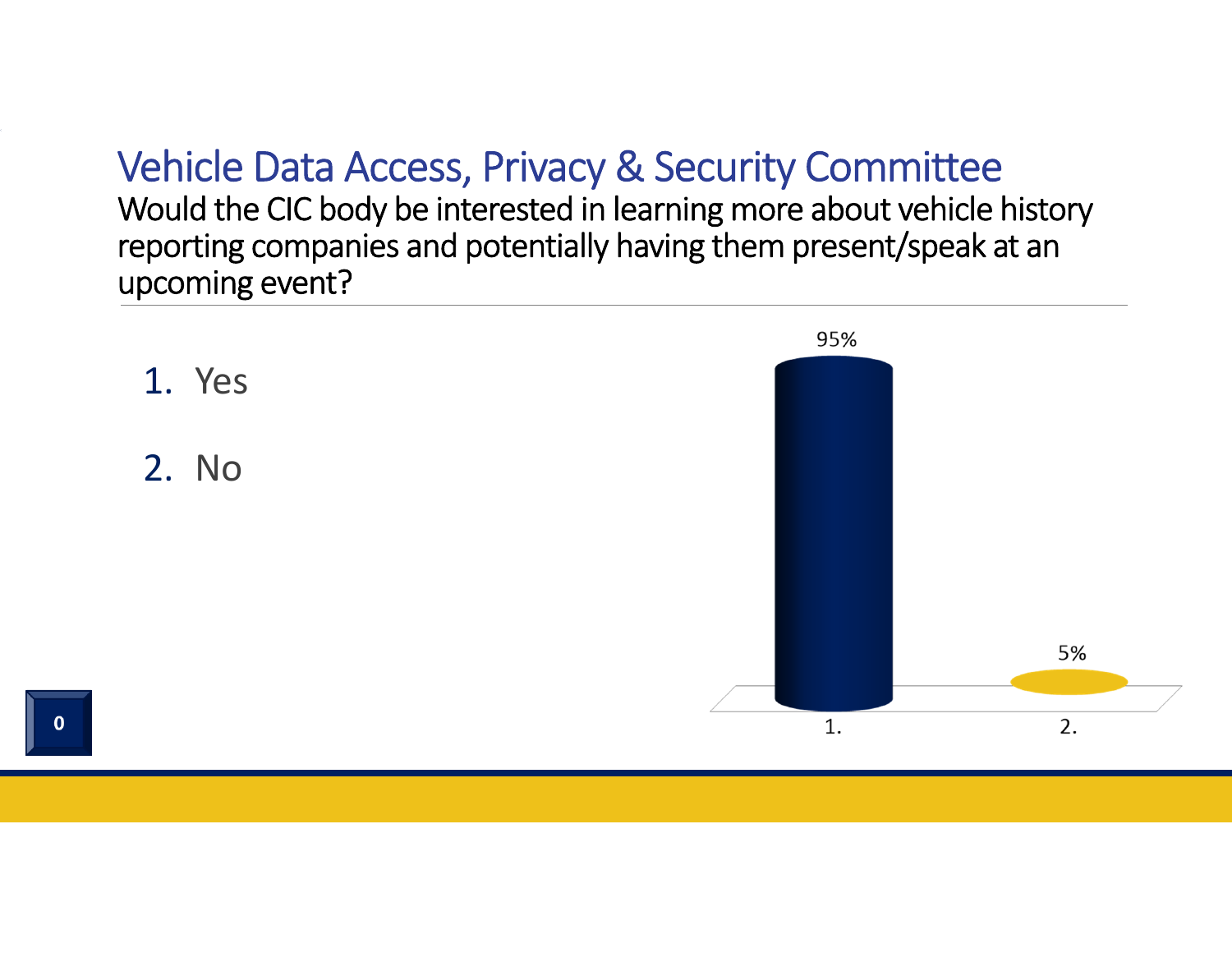# Next Steps

### July CIC

- $\bullet$  Panel discussion with repairers on:
	- •vehicle history reporting
	- $\bullet$ data sharing
- $\bullet$  Potential presentation by companies regarding vehicle history reporting
- $\bullet$  Setting the stage for SEMA: **Regardless of 'data sharing' definition, can a shop explain to a customer, if asked, "where their data goes?"**

![](_page_16_Picture_7.jpeg)